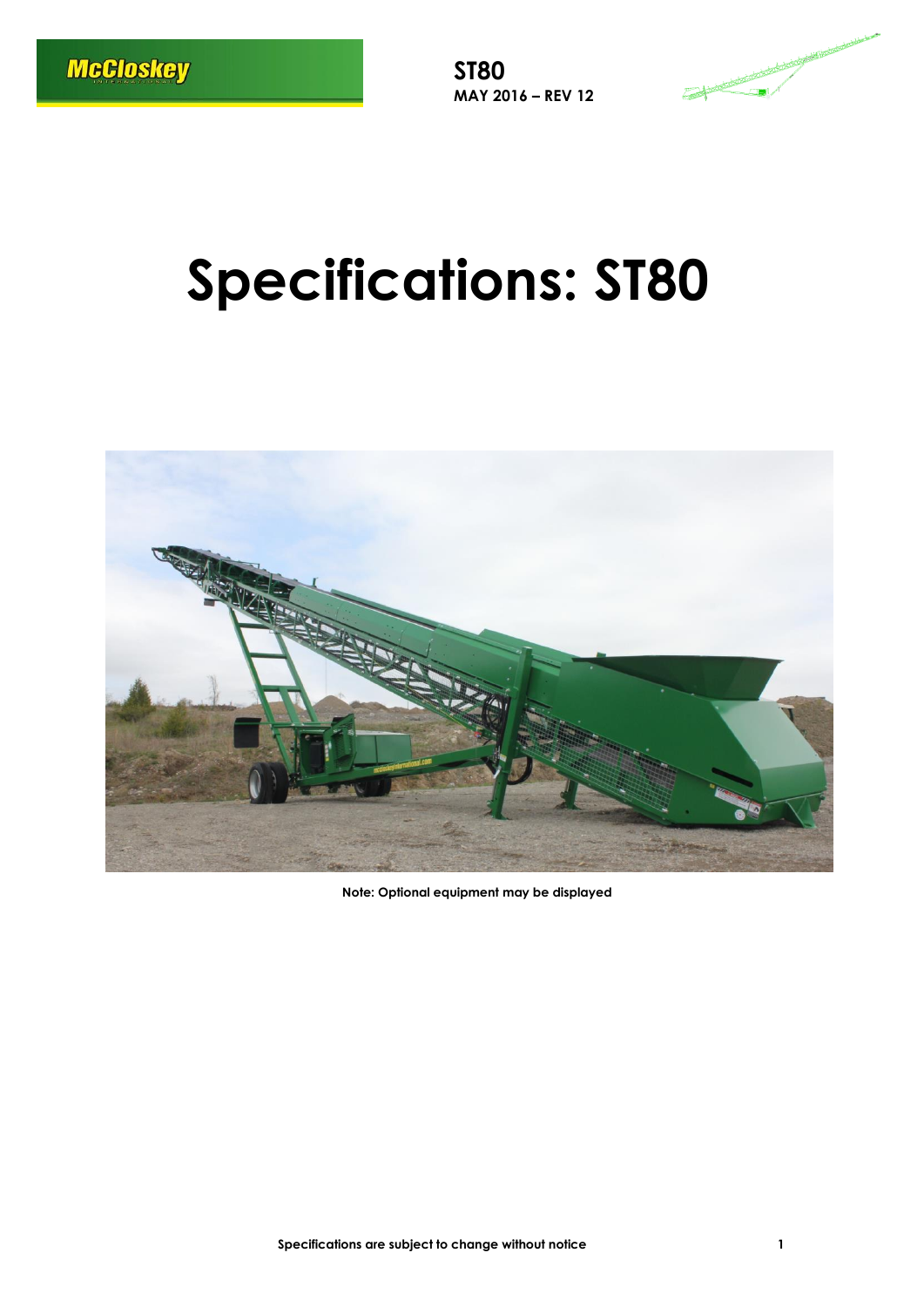

#### **ST80 MAY 2016 – REV 12**



# **DESCRIPTION**

Heavy duty mobile wheeled stockpiling conveyor with following features:

- 900mm (36") wide heavy duty 80' long conveyor
- 36.5kW (49hp) Kubota diesel engine
- Road towable
- Air brakes, mud flaps, lights
- Large feed hopper
- Hydraulic folding frame for easy transport
- Fast on site setup time (5 minutes)
- Abundant service room inside power-pack

#### **DIMENSIONS AND WEIGHTS**

| <b>Working Dimensions</b>   |                                         |
|-----------------------------|-----------------------------------------|
| Length                      | 24.39m(80)                              |
| Width                       | $3.1 \text{m} (10^{\circ} - 2^{\circ})$ |
| Height                      | $9.47$ m $(31' - 1'')$                  |
|                             |                                         |
| <b>Transport Dimensions</b> |                                         |
| Length                      | $18.8m (61' - 8'')$                     |
| Width                       | $3m(10'-2")$                            |
| Height                      | $4.11m(13' - 6")$                       |
| Weight (approximate)        | 9090kg (20,000 lbs)                     |
|                             |                                         |

# **CONVEYOR**

| Belt width               | $900$ mm $(36")$                                |  |
|--------------------------|-------------------------------------------------|--|
| Belt length              | $24.38m(80)$ drum centers                       |  |
| Belt spec                | Heavy Duty Plain 36 in $-$ 3ply $-$ 3/16 X 1/16 |  |
| Drive drum diameter      | 355mm(14")                                      |  |
| Tail drum diameter       | $304$ mm $(12")$                                |  |
| Motor                    | Eaton $630 \text{cc/rev}$ (38.4 cu.in/rev)      |  |
| Flow rate                | 96 LPM (25.4 US GPM)                            |  |
| Adjustable speed         | Yes                                             |  |
| Drive drum maximum speed | $152$ rpm                                       |  |
| Belt maximum speed       | 167m/min (548 ft/min)                           |  |
|                          |                                                 |  |

# **CAPACITIES**

Stockpile height 9.47 m  $(31' - 1'')$ Stockpile capacity 1556 cu. m (2035 cu. yds.) Radial pile capacity at 90° 5739 cu. m (7500 cu. yds.) Production 500 TPH (standard) Optional Production 800 TPH (maximum)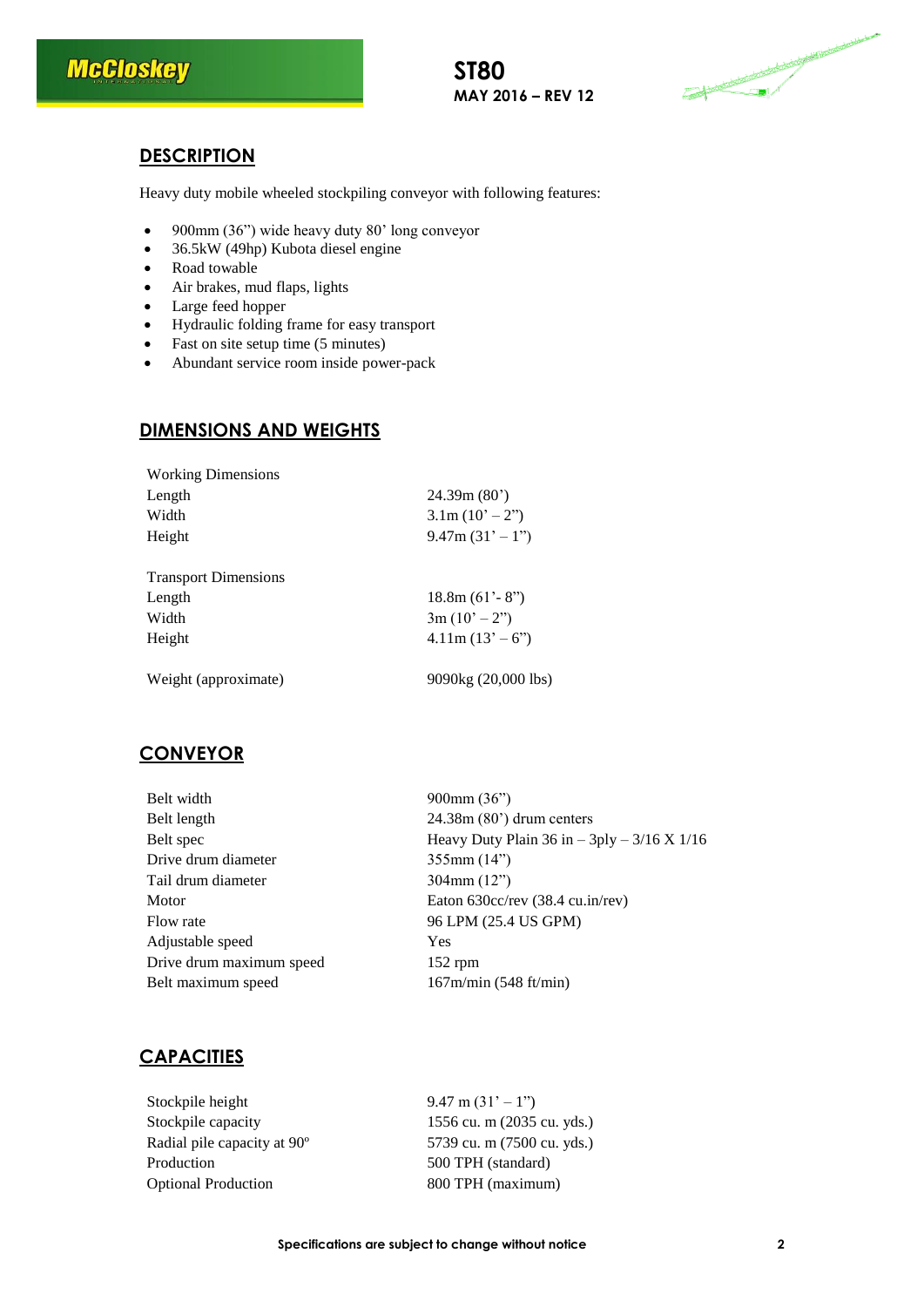### **ST80 MAY 2016 – REV 12**



### **POWERUNIT AND HYDRAULICS**

| Engine                  | Kuł  |
|-------------------------|------|
| Engine power            | 36.5 |
| Engine speed            | 240  |
| Flywheel Pump           | Peri |
| Total system flow       | 96 I |
| Hydraulic tank capacity | 440  |
| Diesel tank capacity    | 330  |
| Hydraulic Oil cooler    | Yes  |

Kubota V2203M 36.5kW (49hp) 2400 rpm Permco 40cc (2.48 ci) cast iron 96 LPM (25.4 US GPM) 440 L (116 US gal) 330 L (87 US gal)

#### **STANDARD FEATURES**

External belt alignment points Ground Level Greasing on all pulley bearings Engine safety shutdown systems Full safety guarding for pinch points

#### **OPTIONS**

Kubota V3600T - 67kW (90hp) Electric Drive Dual Power Chevron Belt Martin Scraper Belt Scale Spray Bar Hydraulic Close Coupled Drive Anti-Segregation Paddle Wheel Auxiliary Guarding Hopper Wing Plates Hopper Wear Plate Liner Impact Idlers Under Hopper Axle Extensions Axle Jacks Landing Gear Powered Wheel Drive Magnet Material Separator